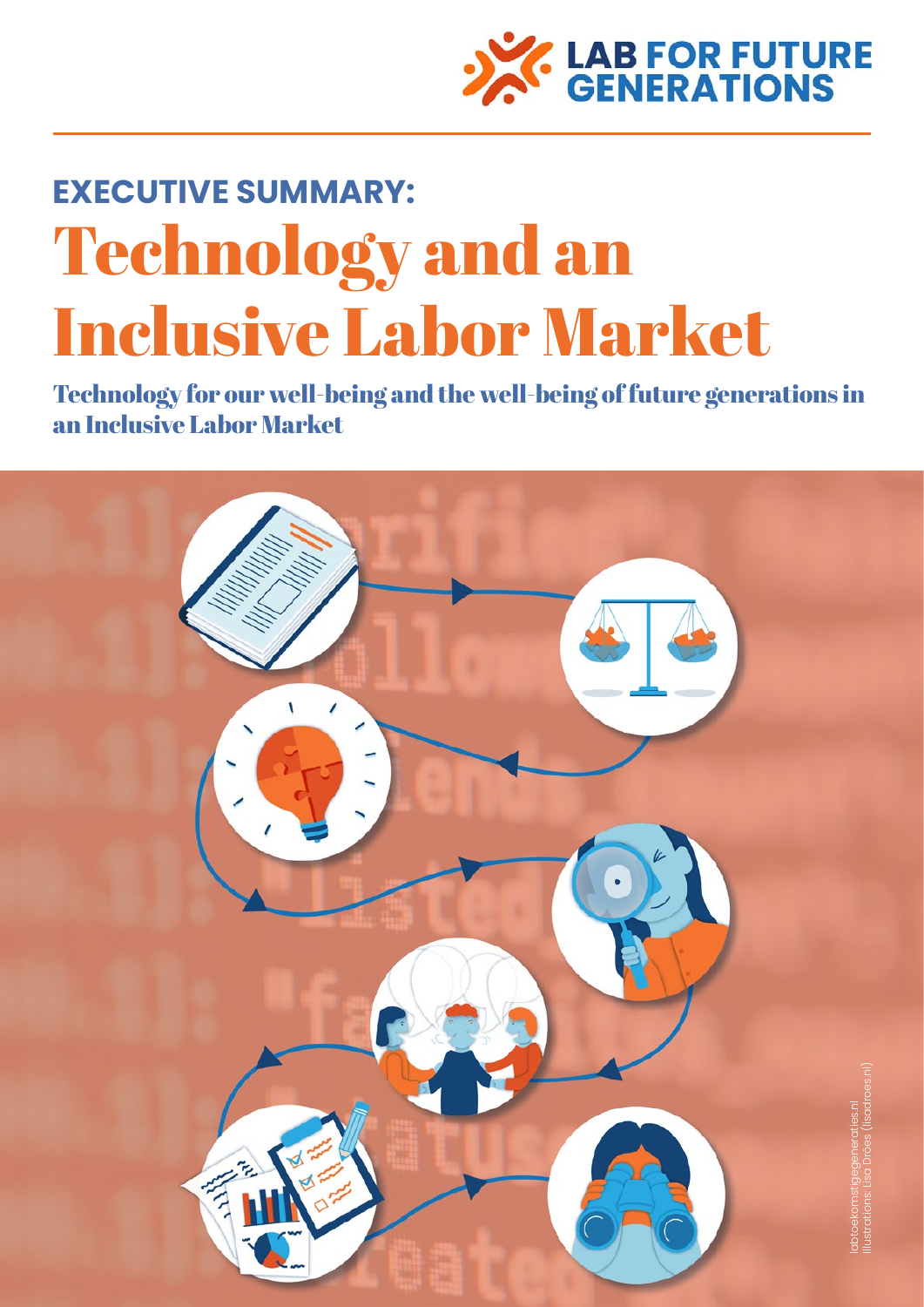Question:

Can we design, introduce, deploy, and guide (future) technology in such a way that it contributes to an inclusive labor market, and in doing so, to a more inclusive society?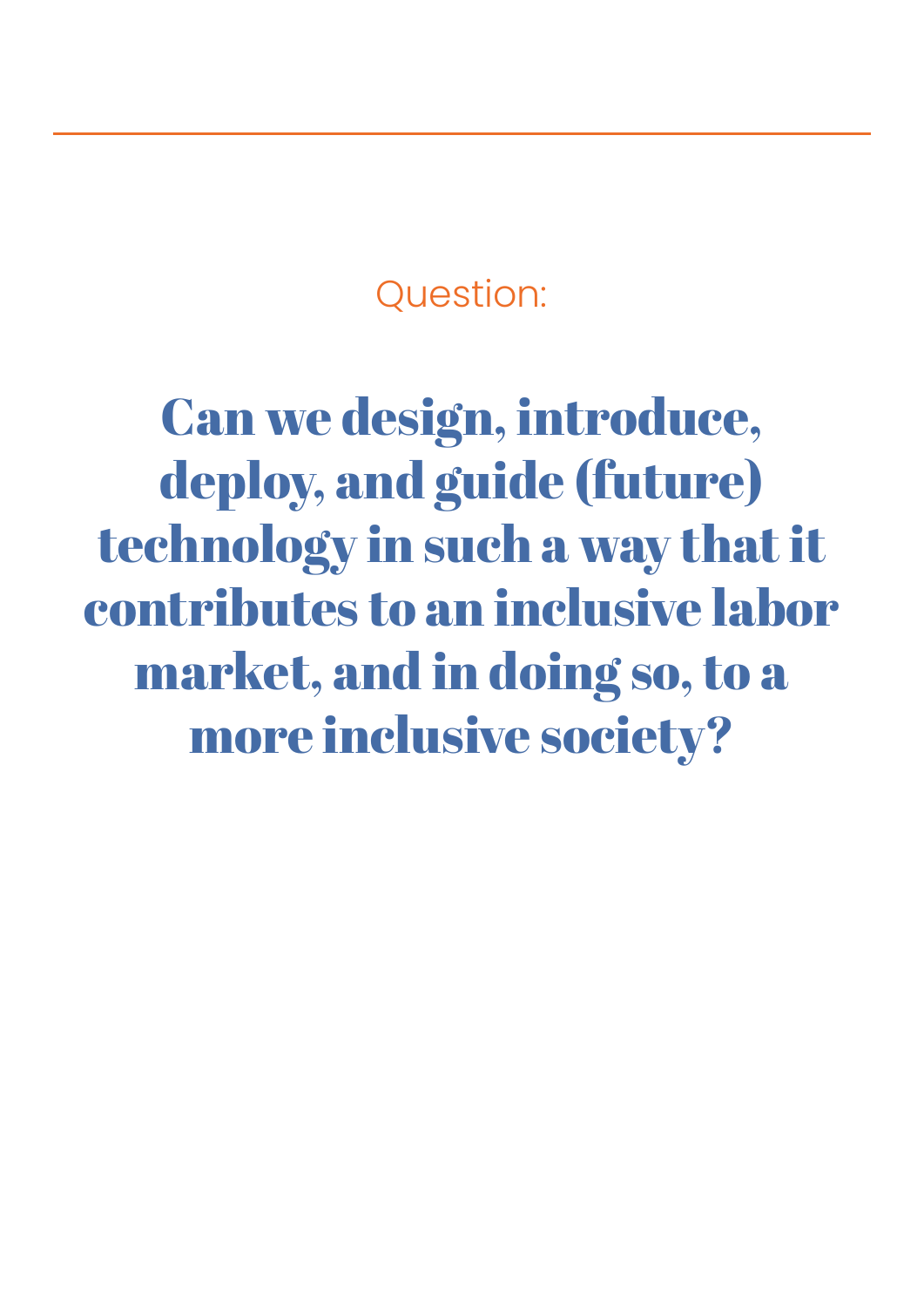## Prior

It's not possible to predict the future with certainty; however, in a world in which technology is increasingly making its mark on society, thinking about technology and what it might mean for an inclusive labor market, and therefore society as a whole, is both useful and necessary. Future-oriented thinking allows us to formulate goals and forces us to think about tomorrow's world and the well-being of future generations. The question of whether future generations will be happy and/or benefit from the technological choices made today has, to the knowledge of the Lab Future Generations (the "Lab"), not yet been asked in so many words, while it is an important and pressing question. After all, today's technology will directly affect current and future generations for decades to come.

Forward thinking underlies the Lab's work. The Lab's Acting Ombudsperson Future Generations ("Ombudsperson") expresses his opinion on issues that affect the well-being of future gene-rations. To reach a Decision, the Ombudsperson follows the so-called ["Weg van de Kwestie"](https://labtoekomstigegeneraties.nl/de-weg-van-de-kwestie/) [The Path of the Issue] developed by the Lab. A [QuickScan](https://labtoekomstigegeneraties.nl/wp-content/uploads/2021/12/Quickscan-Technologie-en-Inclusieve-Arbeid.pdf) based on desk research, inter-views, and stakeholder analysis was written for this issue. In addition, a [Future Board](http://labtoekomstigegeneraties.nl/inclusieve-technologie-en-arbeid/) was organized. Participants in it were asked to envisage the brightest possible future in which technology plays a positive role in bringing about an inclusive labor market.

### **COLOPHON**

Lab Future Generations Amersfoortseweg 98, 3941 EP Doorn

Illustrations: Lisa Dröes Beeldreiziger | [lisadroes.nl](https://lisadroes.nl) | info@lisadroes.nl

Layout: Arko Dieden

Principal authors: Penny Simmers Tineke Lambooy Miranda Willems

Background picture (cover): ThisIsEngineering via Pexels

Publication date: March 2022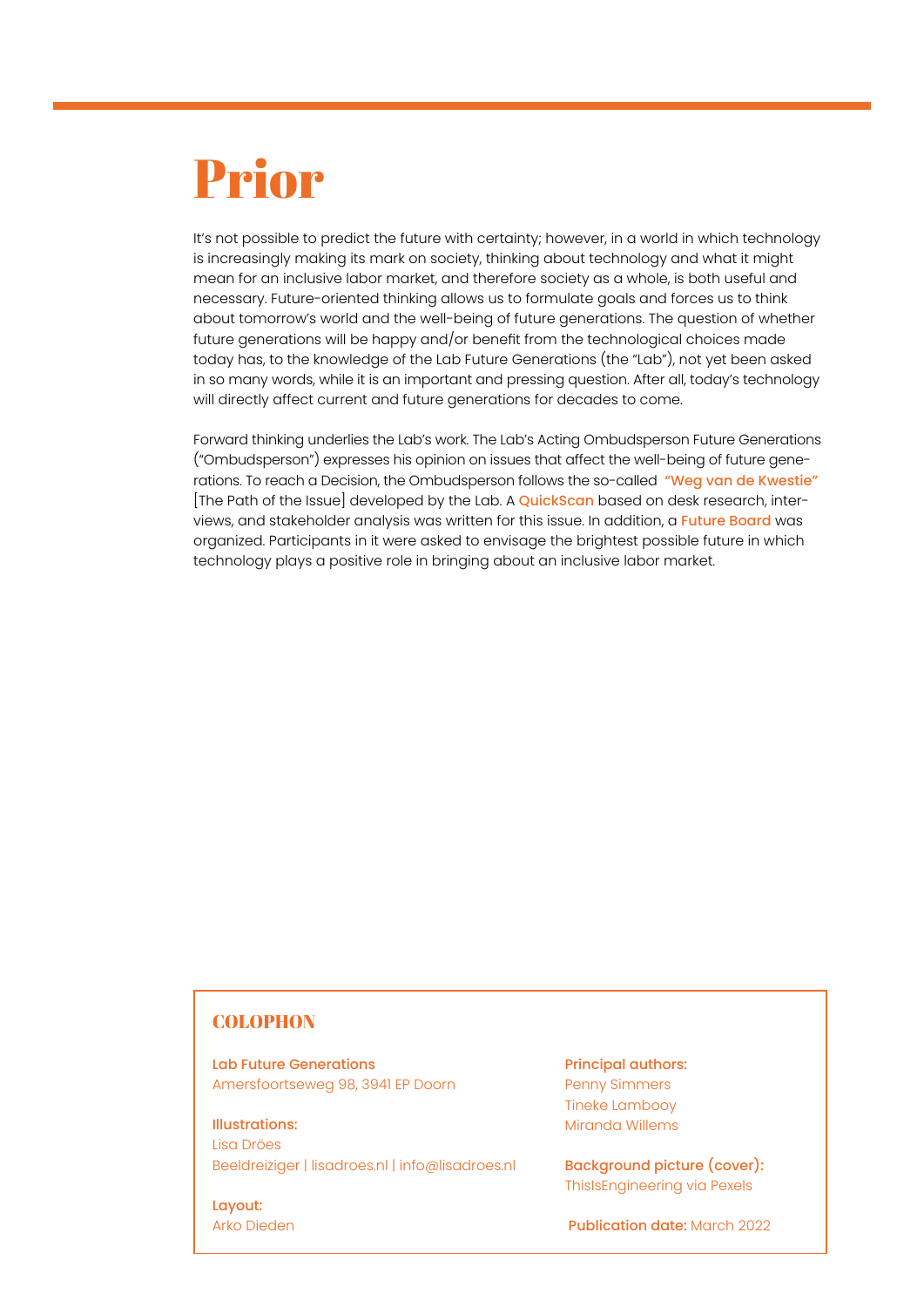### Importance of the Decision and the Lab Future Generations' wish

Work is the axis around which the economy revolves and plays a fundamental role in people's lives. Work helps people develop themselves, provides security, is a source of self-esteem, and brings people together. But will it always be that way? Technology plays a major role in the labor market and increasingly influences what the tasks to be performed are, the way work is performed, and the way work is found (matching supply and demand in the labor market).

Many are suspicious of the use of technology in the workplace. This is because they fear that technological applications may one day replace a large part of the working population or lead to a division in society. The latter concern stems from the idea that people with a distance to the labor market, or other marginalized groups, will not be able to keep up with the rapid technological developments. Also, in a broader social sense, there is a growing awareness of the potentially harmful consequences of the uncontrolled use of technological applications. The recent Dutch childcare benefits scandal, for example, has shown how easily the government's use of algorithms and big data, without meaningful human intervention, can lead to arbitrariness, privacy violations, and ultimately institutional discrimination.

Fear, however, is a poor counselor. One should always keep an eye on the positive effects of innovation and continue experimenting. Technology offers many opportunities and can actually help promote inclusion in the labor market, even making it the norm. For this to happen, it is important that technology is developed, deployed, monitored, evaluated, and adjusted with the right end goal in mind (i.e., welfare for future generations in the labor market) and under the right conditions. The Lab believes that it is a societal challenge and a collective duty to deploy technology in the right way for the benefit of an inclusive labor market and society, and thus for the well-being of future generations, both now and in the future. Therefore, the Lab investigates in this Decision how, with which goal in mind, and under what conditions technology can be used for the benefit of a (future) inclusive labor market, and thus society.

### Using technology to create an inclusive current and future labor market

Technology can, and in the Lab's view will, play a key role in creating an inclusive labor market, provided that (i) there is meaningful human intervention throughout the entire life cycle of the technology; (ii) the human being as end-user, and his/her physical, cognitive, and socio-emotional needs are taken as a starting point in the choice of technology and are made central to its (further) development, implementation, growth and scaling up; and (iii) the development process has a clear ethical anchor aimed at promoting the common good.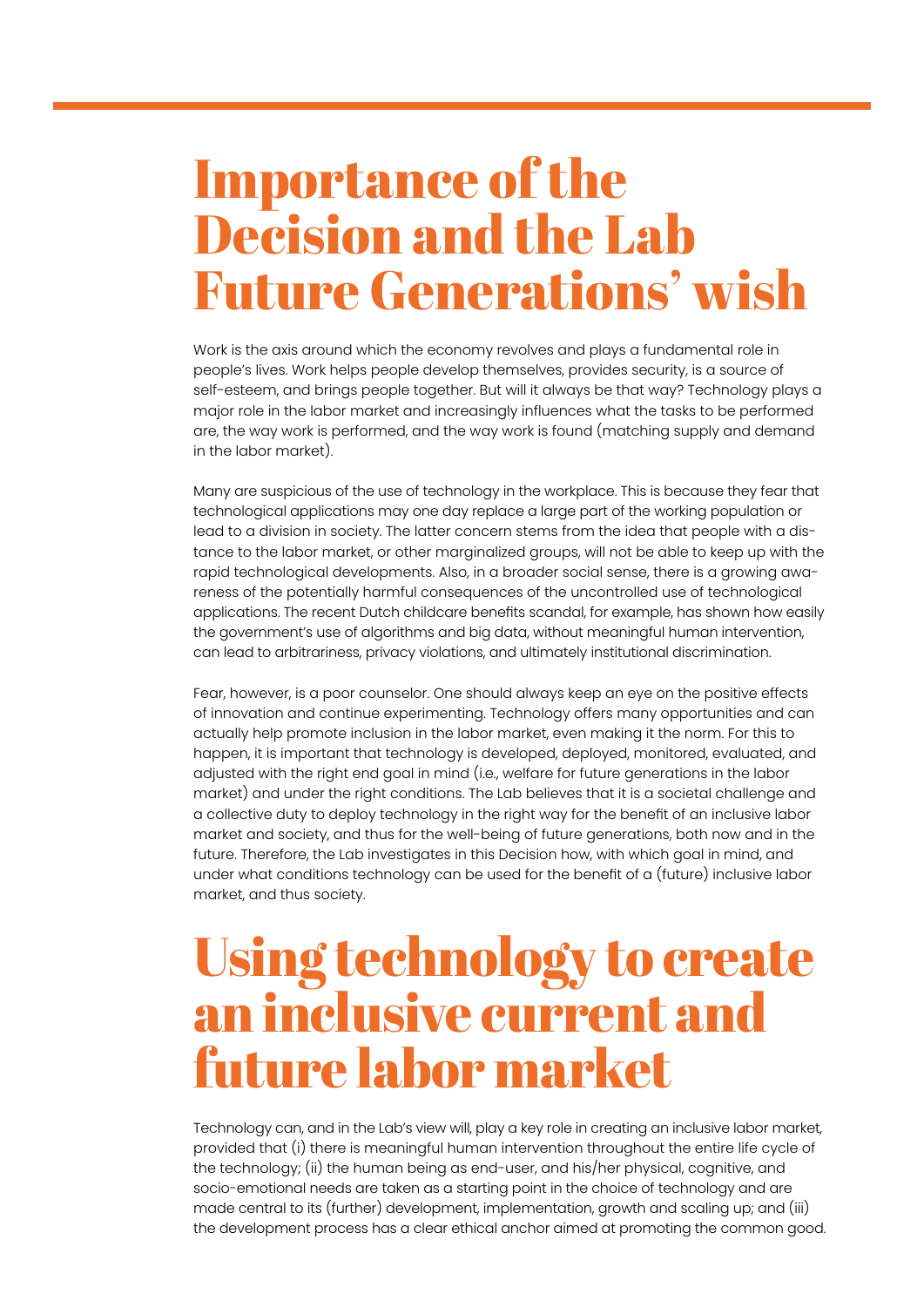#### Ethical anchor

Technology should be guided in society in an ethical way and society should be guided in the ethical use of technology. The aim should be to productively link ethics and innovation together. This means people should keep asking (ethical) questions when formulating the objective, and in the development, application, and monitoring of new technology. These questions will relate, among other things, to safeguarding social values (such as inclusion) and human rights (how can we ensure that everyone, also in the future, can continue to participate fully in an increasingly digital world), ecology (to what extent does the development process take account of the impact on nature and people here and elsewhere in the world), and governance (who develops, with what aim and under what conditions).

#### Make human beings and the desired, most beautiful, future central to the process

Technology is developed by and – if all goes well – for people and is aimed at a specific application of that technology in society. It is therefore of little use to think about technology without involving people, their specific context and general welfare. Moreover, if people themselves are part of the technological development process, they must be aware of their own prejudices. After all, if people aren't sufficiently aware of their own prejudices, new technologies will (continue to) reproduce human prejudices and will reinforce existing world views and forms of societal inequality. When considering future technology for an inclusive labor market, one should always keep foremost in mind for whom and for what purpose the technology is being developed, what central values are at stake, and what the possible social implications of the technology will be for inclusiveness in the labor market. Above all, does the new (or updated) technology promote the general well-being of current and future generations in the labor market or not?

#### Room for improvement

Current national and European thinking on technology lacks focused attention on the rights, interests and welfare of future generations. Moreover, practice still too often shows that choices are made in the design of technology that are not always in the interest of an inclusive labor market and society. The connection between developers and end users of technology needs to be made more consciously. To achieve this, norms and values surrounding (new) technology, as well as the awareness of its potential impact on the wellbeing of future generations, must be ingrained in culture and behavior. Employers have an important role to play here: employers have their finger on the pulse of the labor market and will play a pivotal role in creating an inclusive labor market, for current and future generations, with the help of (future) technology. They do not have to wait for new laws and regulations to be passed and can already bring about cultural and behavioral changes within their organizations. That is why the Ombudsperson addresses the following key takeaways and recommendations in the first instance, but not exclusively, to them.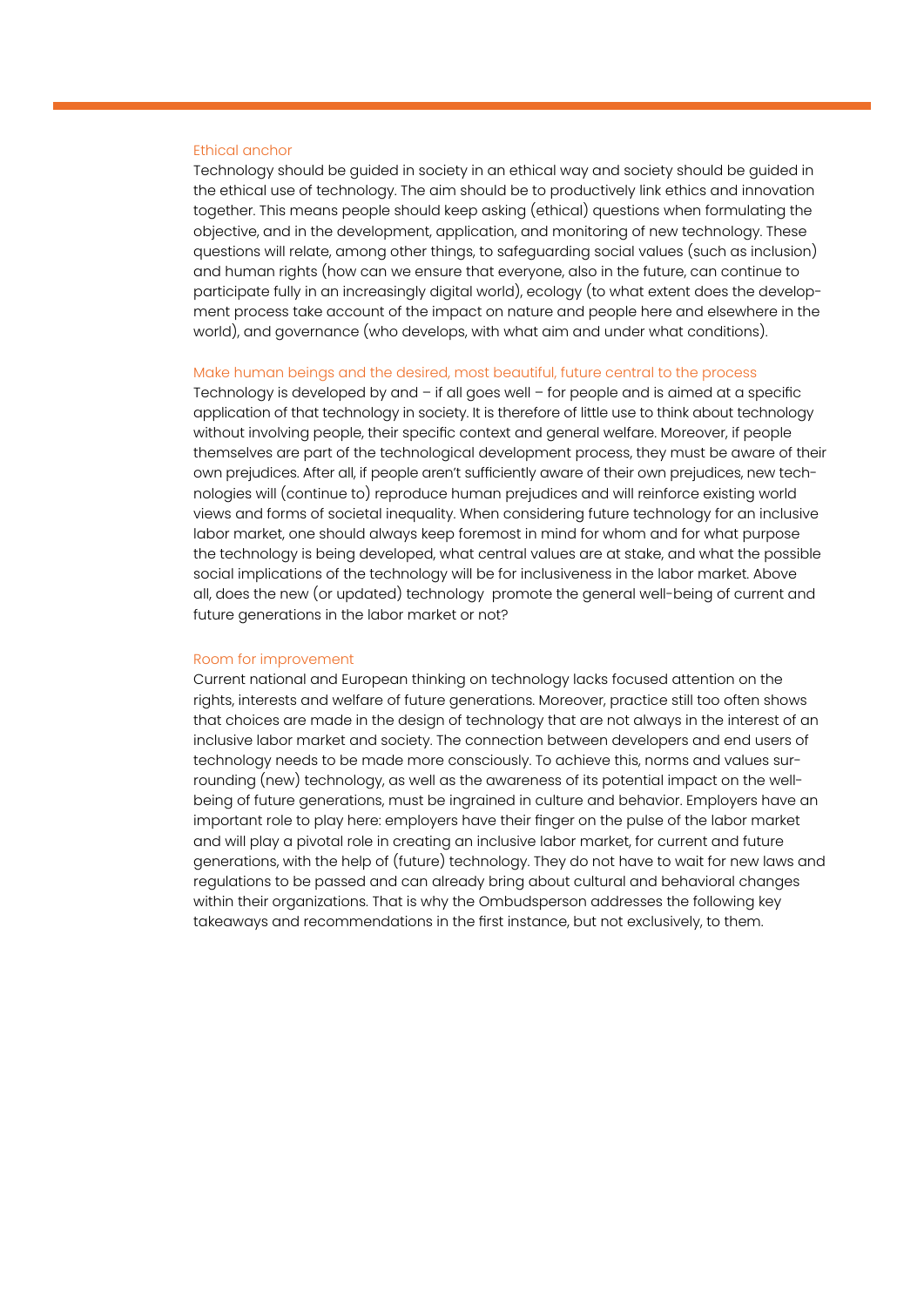## Key takeaways & recommendations

• Clear determination of objectives required: technology does not happen to us, it can be influenced

The central question that both society and individual developers and employers who want to use technology in a work environment must continue to ask themselves is: what do we want technology to do for us and under what conditions? Attention to the interests, rights and welfare of current and future generations deserves a full place in this process.

- Access: make knowledge of technology accessible to all Basic understanding of technology must become as natural as learning to walk. Therefore, invest (as an employer) in providing (basic) technological knowledge and skills. Ignorance can adversely affect the positive, inclusion-promoting, effects of technology.
- Inclusiveness in development: recognize diversity, inclusion, and the promotion of general well-being as essential values in the development and deployment of (future) technology in the labor market

For the (employer) user of technology, if one is not consciously engaged with technology, many of its (inclusion-promoting) possibilities will remain untapped. Or in other words, inclusive technology in furtherance of an inclusive labor market.

• Involve stakeholders in the development process: for technology to benefit the well-being of present and future generations

When deploying technology (as an employer), consider the purpose of a specific technological application and the needs and possible limitations of the end user(s). Actively involve those who will use technological applications in practice in the development process. Remember: end-user disappointment reduces the acceptance of new technology.

• Use the following roadmap when developing and applying technology for our well-being and the well-being of future generations in an inclusive labor market.

The Lab advises governments, private organizations, developers, and other relevant stakeholders to follow this roadmap when embarking upon new projects involving the development or renewal of technology (for the benefit of the labor market). In order to prevent people from taking a back seat to technology and to ensure a development and deployment process that is as inclusive as possible and that takes the well-being of current and future generations in the labor market as its starting point, the step-by-step plan described below should ideally be followed and repeated at regular intervals when defining the objective, developing, rolling out, and deploying each new technological application. This process should include representatives from the client, developers, end users, and those targeted by the technology, i.e. stakeholders. Following this roadmap is relevant because it creates a clear framework within which ethical questions and concerns can be addressed in a systematic and constructive manner. Thus, it becomes possible to steer technological developments in a desirable and manageable direction.

1) Define the objective of the new technology

Always ask yourself whether using the intended technological application will result in a good and balanced interaction between humans and technology.

#### 2) Submit the intended objective to a diverse group of relevant stakeholders for review

The intended end users should not be left out of this process. Discuss and confirm the societal values and effects that are central to the technological application (e.g., promoting inclusion in the labor market) and specify which forms of discrimination could potentially play a role in its introduction. In doing so, be aware of your own biases. The technology must always be compatible with the formulated values and must serve the general welfare of current and future generations, otherwise do not use it unless there is a clearly formulated justification for doing so that is endorsed by all stakeholders.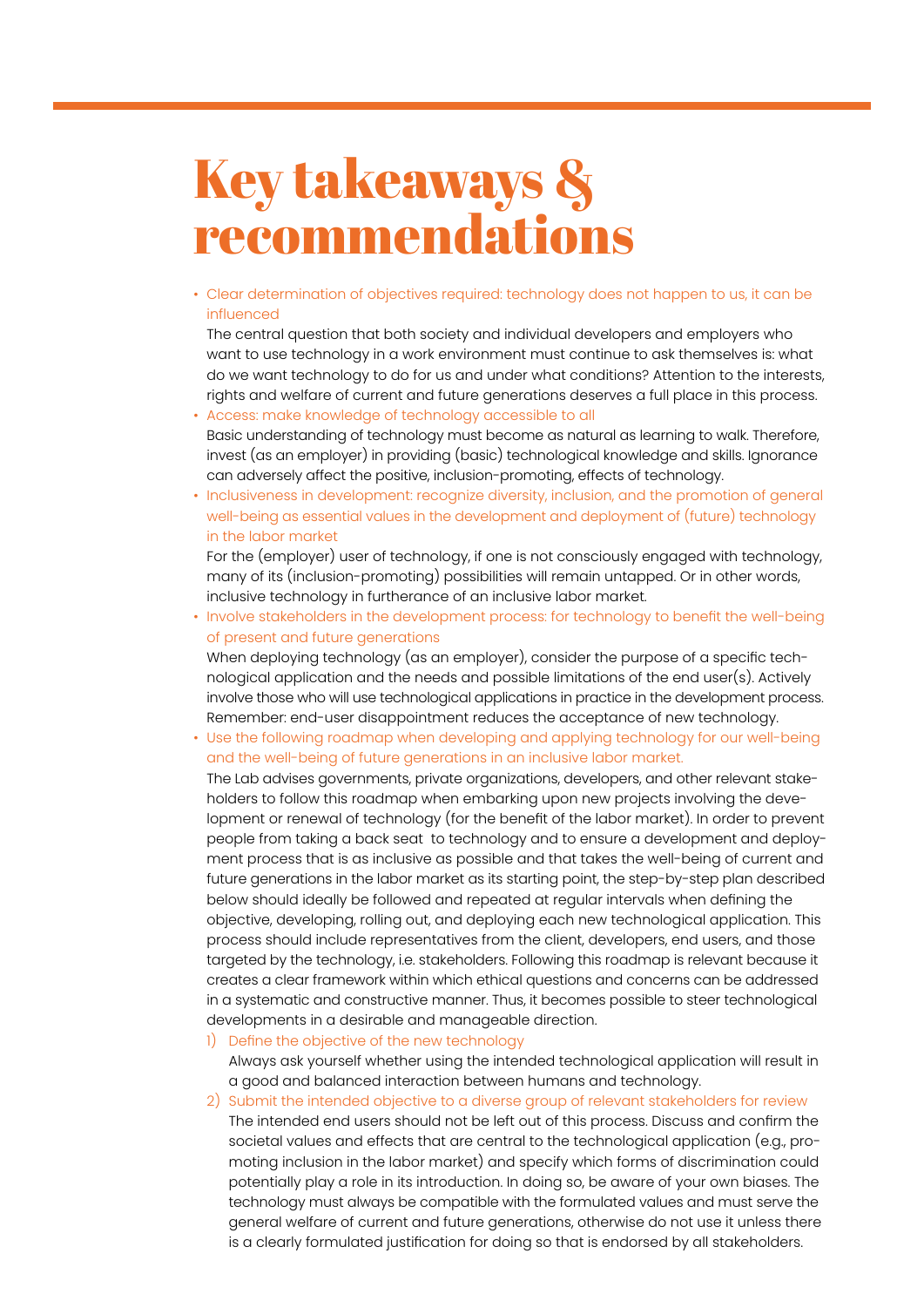#### 3) Determine how the objective will be reached (the 'how question')

How will the objective (promoting inclusion, diversity, and well-being in the labor market or otherwise) be achieved? This question should again be presented to a diverse group of relevant stakeholders. The 'how question' allows conditions to be set for development and use of technology.

4) Impact survey

In doing so, pay specific attention to the social and environmental price of new technology, both in the development and deployment phases.

5) Develop keeping co-creation in mind

Co-creation is an essential prerequisite for an inclusive development process, and with that, end product. So, put together a diverse and representative design team, including the people who have to work with the technology. Intensive collaboration between developers, end users, and various experts is the best way to achieve impactful, appropriate, and usable innovation.

6) Test and adjust (iterative approach)

Develop in steps with interim opportunities for testing, amendment, and adjustment. By following an iterative approach, the technology is made suitable and workable for the intended end users step by step in a controllable manner and with advancing insight.

7) Monitor and evaluate

Monitoring, evaluating, and possibly adapting technology will be a dynamic process in considering choices in furtherance of the general welfare and labor market inclusion.

### When taking each of these steps, always keep the brightest possible future for the well-being of future generations in mind.

Sincerely yours and for our future generations,

mr. Jan I. van de Venis Acting Ombudsperson Future Generations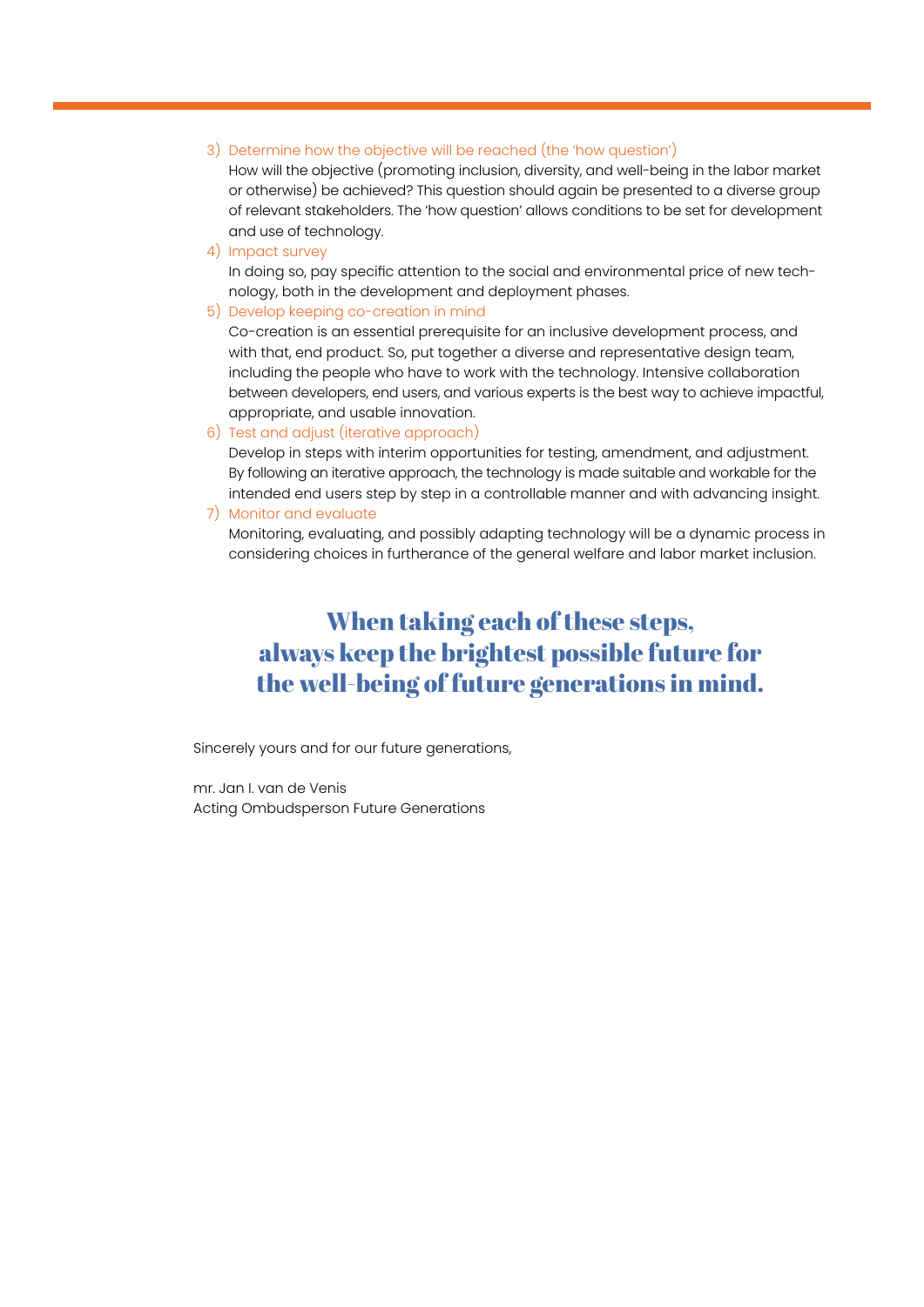